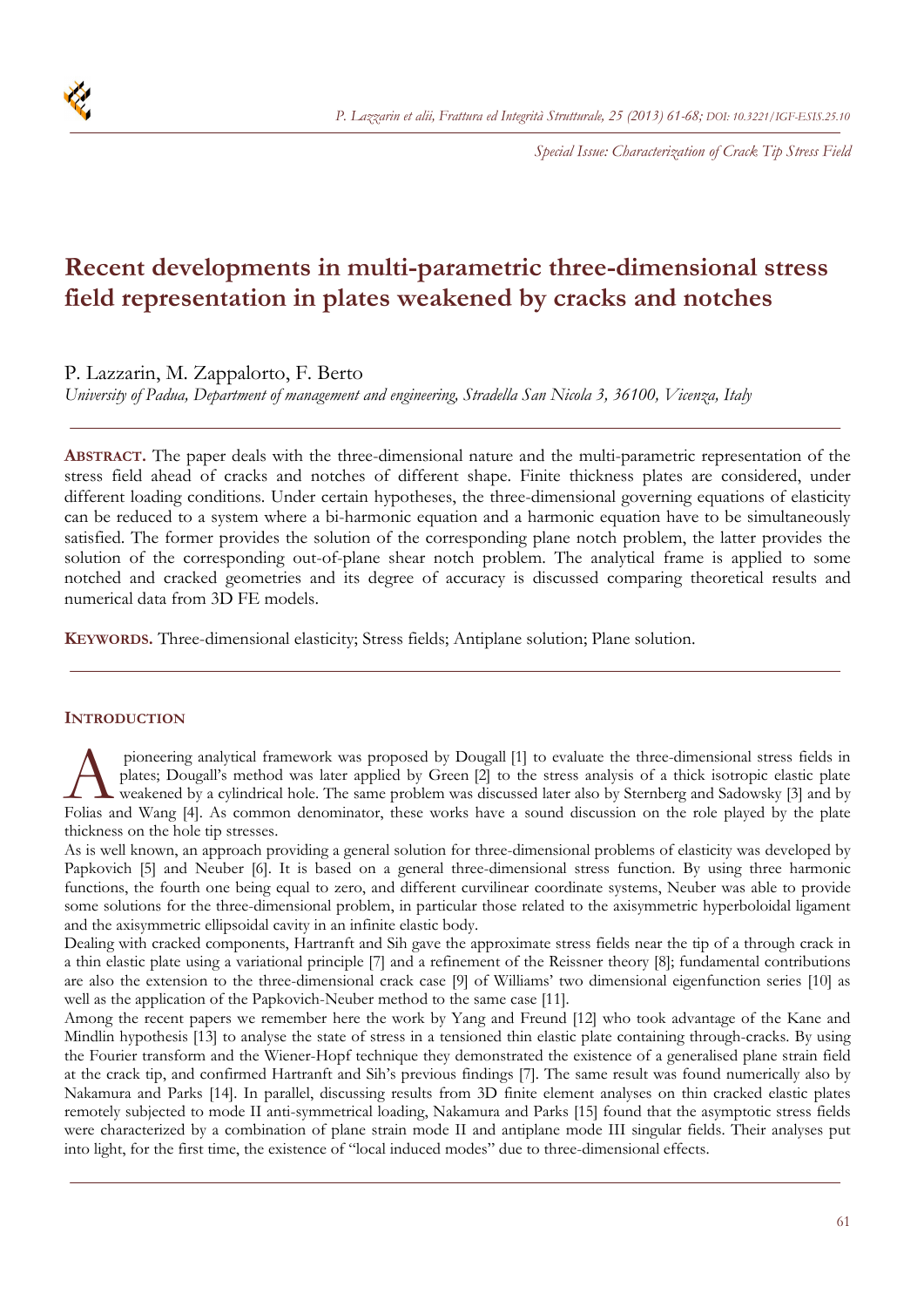

In the same period Pook analysed the stress and displacement distributions in three-dimensional plates weakened by cracks and narrow notches [16, 17]. From the results of 3D finite element analyses Pook [17] noted that in a plate under a nominal, far applied, Mode II loading there was a zone, close the notch tip (the notch tip radius being small but different from zero), where Mode III displacements were induced.

The Kane and Mindlin theory was applied by Kotousov and Lew [18] to analyse the stress singularities related to angular corners in plates of arbitrary thickness subjected to in-plane loadings and various boundary conditions. The new singular stress states were referred to as the out-of-plane singularities and the corresponding fracture mode as the out-of-plane singular mode or  $K<sub>O</sub>$  - mode.

The intensity of local out-of-plane stress fields at the tip of pointed V-notches in 3D plates under remote mode II loading was widely documented in refs. [19-21] on the basis of detailed three-dimensional FE analyses. Cracks, blunt cracks as well as a variety of notches, sharp and blunt, were considered in these contributions. Also the role played by higher order terms of the stress field was analysed in detail with reference to the crack case. In the presence of a notch tip radius equal to zero, the out-of-plane stress singularity arising at a small distance from the free surfaces, prior to these ones, was found to match that of the sharp V-notch problem under pure antiplane elasticity. When the V-notch opening angle is large enough to make non singular the mode II stress distribution, the induced Mode III stress field remains singular.

The local interaction between loading modes has been recently justified analytically by Lazzarin and Zappalorto [22] for pointed and sharply radiused notches in finite thick plates. On the basis of a generalised plane strain assumption, it was demonstrated that the governing equations of three-dimensional elasticity can be reduced in complexity solving, in combination, a bi-harmonic equation and a harmonic equation. The former provides the solution to the corresponding plane notch problem, the latter that of the antiplane elasticity problem for the same notch geometry. The two equations have to be simultaneously satisfied in a 3D problem, thus justifying theoretically the mutual interaction between mode II and mode III. This result was supported by a number of finite element analyses carried out on mode II loaded thick plates with sharp and blunt notches [22, 23]. As a result, some previous closed-form solutions [24,25] obtained for axi-symmetric bodies under torsion can be used to analyse the out-of-plane stress distributions in 3D plates.

Starting from the analytical frame provided in [22], the aim of the present work is to present the 3D stress fields in some cases of practical interest. In the first case the stress fields close to a rectangular hole in a plate of finite thickness under tension is investigated. The second example deals with a finite thickness plate weakened by a crack. Two forces are applied to generate Mode III loading conditions on the plate and the automatically generated coupled Mode II is investigated paying also attention to the scale effect governing the induced mode.

### **A NEW FRAME FOR THE ANALYSIS OF THE THREE-DIMENSIONAL STRESS FIELD**

 new approach to the analysis of the three-dimensional notch problems has been recently proposed in Ref. [22]. According to a generalized plane strain hypothesis, the displacement components are given by:  $\mathbf{A}^{\frac{\mathbf{n}a}{\mathbf{A}}_{\mathbf{a}}$ 

$$
u_x = u(x, y) \qquad u_y = v(x, y) \qquad u_z = b z \times w(x, y) \tag{1}
$$

where z is the through-the-thickness coordinate and b is a constant term. Doing so, the normal strains  $\epsilon_{xx}$ ,  $\epsilon_{yy}$ ,  $\epsilon_{zz}$  as well as  $\gamma_{xy}$  are independent of z. Taking advantage of the stress-strain relationships it was demonstrated that also the stress components  $\sigma_{xx}$ ,  $\sigma_{yy}$ ,  $\tau_{xy}$  and  $\sigma_{zz}$  are independent of z, whereas the out-of-plane shear stress components depend on z according to the following expressions:

$$
\tau_{yz} = G \times bz \frac{\partial w}{\partial y} \qquad \tau_{xz} = G \times bz \frac{\partial w}{\partial x} \tag{2}
$$

Then the equilibrium equation in the z direction simply gives [22]:

$$
\nabla^2 w = 0 \tag{3}
$$

where  $\nabla^2$  denotes the two-dimensional Laplacian operator. Differently, invoking Eq. (3), the equilibrium equations in the x and y directions give:

$$
\frac{\partial^2 \sigma_{xx}}{\partial x^2} + \frac{\partial^2 \sigma_{yy}}{\partial y^2} + 2 \frac{\partial^2 \tau_{xy}}{\partial y \partial x} = 0
$$
\n(4)

Eq. (4) is automatically satisfied by the classic Airy stress function  $\phi(x,y)$ :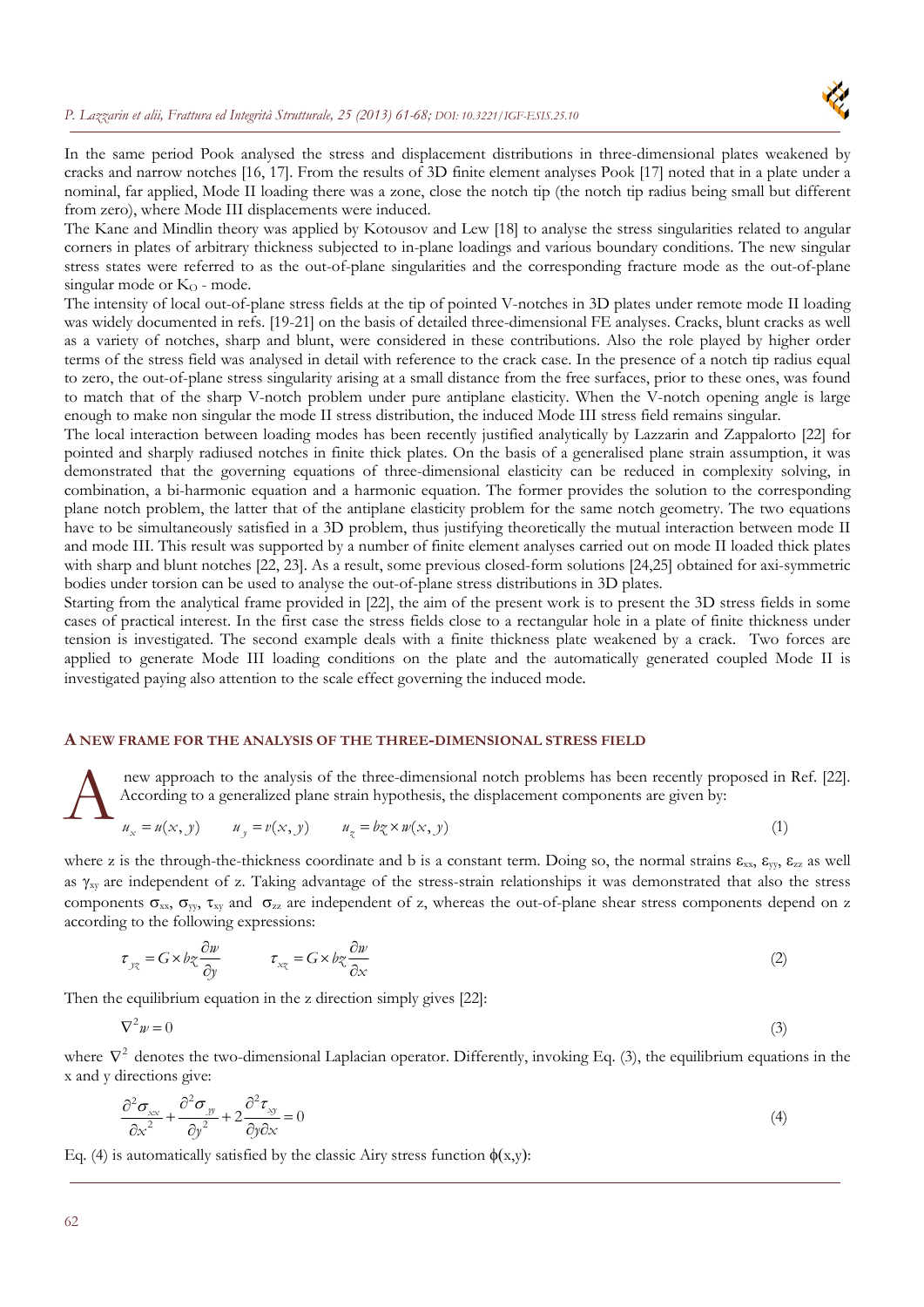

$$
\sigma_{xx} = \frac{\partial^2 \varphi}{\partial y^2} \quad \sigma_{yy} = \frac{\partial^2 \varphi}{\partial x^2} \quad \tau_{xy} = -\frac{\partial^2 \varphi}{\partial x \partial y}
$$
(5)

At the same time, accounting for the generalised Hooke law for stresses and strains, the in-plane compatibility equation can be written in the form [22]:

$$
\nabla^4 \varphi = v \nabla^2 \sigma_{xx} = 0 \tag{6}
$$

where the equality to zero is guaranteed by the third of Beltrami-Mitchell's equations.

As a result, the three dimensional notch problem can be converted into a bi-harmonic problem and a harmonic problem being valid the following differential equation system:

$$
\begin{cases} \nabla^4 \varphi = 0 \\ \nabla^2 w = 0 \end{cases} \tag{7a-b}
$$

Here w and  $\phi$  are implicitly defined according to Eqs. (2) and (5), respectively. Note that Eq. (7a) is the common biharmonic equation governing the solution of the plane problem; Eq. (7b) is, instead, the harmonic equation governing the antiplane elasticity problem. It was demonstrated [22, 23] that this new frame is effective not only in the presence of pointed notches (sharp cracks or re-entrant corners) but also in the case of sharply radiused notches. The range of applicability does mainly depend on the notch tip radius.

One should note that, in order to guarantee all the fundamental equations of 3D elasticity, Eq. (7a) and Eq. (7b) must be simultaneously satisfied. This allows to explain an important feature of three-dimensional stress distributions in plates: far applied loads resulting in local skew-symmetric  $\phi$  function (mode II stress components) inherently provoke a local skewsymmetric *w* function (mode III stress components). *Viceversa*, far applied loads resulting in local skew-symmetric *w* function (twisting) inherently provoke a local skew-symmetric  $\phi$  function (mode II stress components). The same holds valid, obviously, for symmetric loading conditions. Far applied loads resulting in a local symmetric  $\phi$  function (mode I stress components) results in a local symmetric *w* function, which is non-singular also in the presence of a singularity point. This justifies by a theoretical point of view the mutual interaction between loading modes shown numerically in refs. [19-21] and allows to understand why Nisitani and Chen [26] discussed, in principle, about four distinct loading modes. It is also worth mentioning that the proposed solution is not valid on the free surfaces of plates, where some edge effects, like the corner point singularities noted by Benthem [27], might arise. It is valid up to a small distance from the free-surfaces.

In the next sections two examples are provided with the aim to discuss the degree of accuracy of the newly developed three-dimensional theory.

# **THE SPATIAL RECTANGULAR HOLE PROBLEM**

he plane problem of a plate weakened by a rectangular hole has been analysed by Savin [28]. The mapping function approximating the rectangular hole was constructed on the basis of the Schwarz-Christoffel transformation and the complex functions used to determine the stress state according to the Kolosof-The plane problem of a plate weakened by a rectangular hole has been analysed by Savin [28]. The mapping function approximating the rectangular hole was constructed on the basis of the Schwarz-Christoffel transformation an dimensional case. For more details, see Ref. [23].

In particular, a rectangular hole in a finite thickness plate loaded in tension is considered (figure 1a). The rectangle corner can be regarded as a pointed V-notch of which the bisector is 45° inclined with respect to the loading direction. As a consequence, the uniaxial remote applied tension induces local in-plane mixed mode stresses (mode I plus mode II), which can be described, according to Eq. (7a), using Williams' plane solution for re-entrant corners.

For a fixed value of the through-the-thickness coordinate, z, taking advantage of a polar reference system centred at the notch tip (see figure 1b), the in-plane stresses must vary according to Williams' singularity degrees,  $1-\lambda_1$  for mode I and  $1-\lambda_1$  $\lambda_2$  for mode II; in parallel, the stress field intensities can be quantified by the corresponding Notch Stress Intensity Factors (NSIFs) [29]. However, the three-dimensional nature of the problem induces, besides the in-plane stresses, the out-of-plane shear stress components,  $\tau_{zr}$  and  $\tau_{z0}$  which do not belong, by nature, to the Williams solution. These stress components can be obtained by the following w function [26]: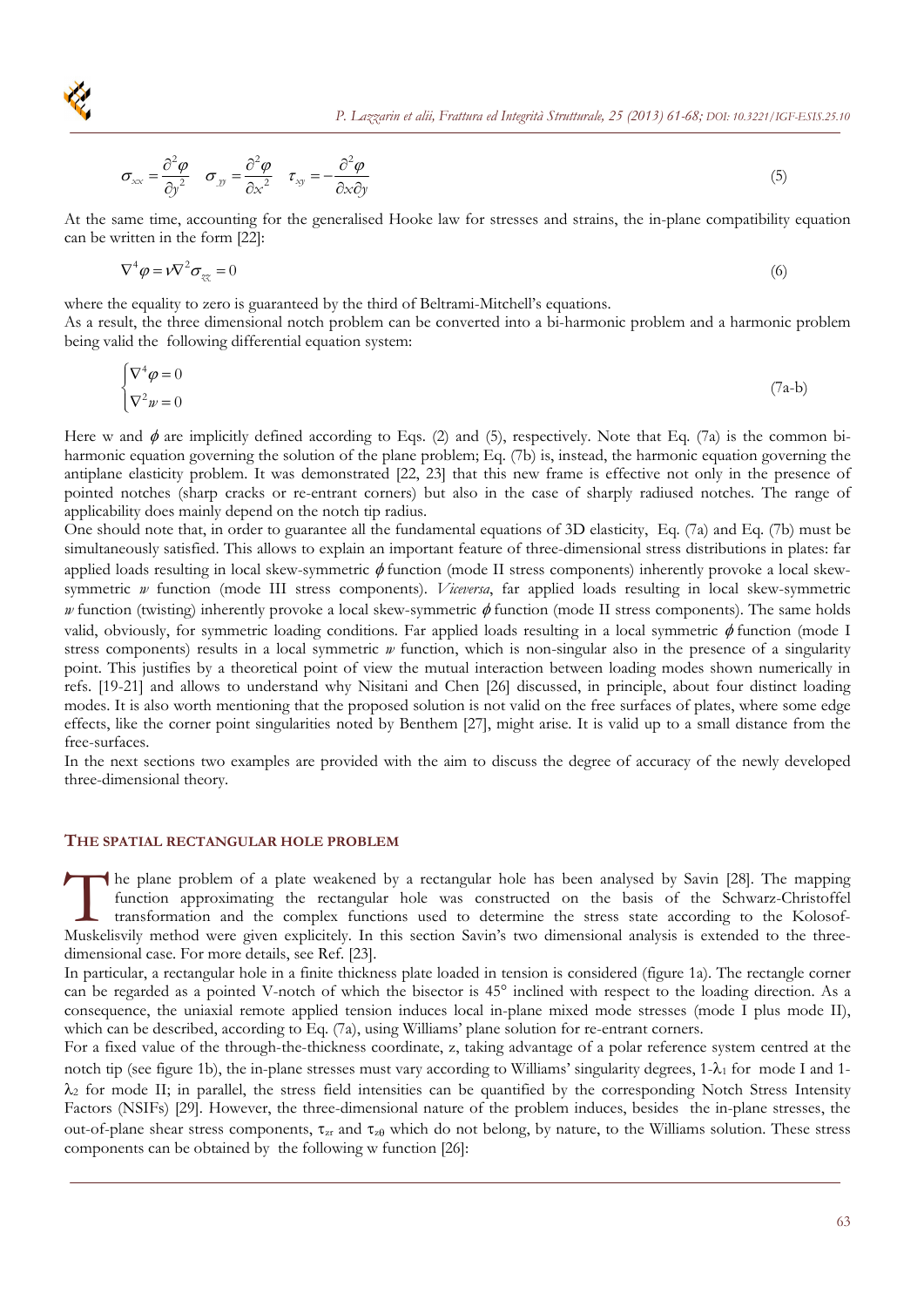*P. Lazzarin et alii, Frattura ed Integrità Strutturale, 25 (2013) 61-68[; DOI: 10.3221/IGF-ESIS.25.10](http://dx.medra.org/10.3221/IGF-ESIS.25.10&auth=true)* 

$$
w = D_s r^{\lambda_{3,s}} \cos(\lambda_{3,s}) \theta + D_a r^{\lambda_{3,a}} \sin(\lambda_{3,a}) \theta \tag{8}
$$

where  $\lambda_{3,i} = 2\lambda_{3,a} = \pi / \gamma$ , so that only the skew-symmetric part of w contributes to the singular behaviour of stress fields. Accordingly the antiplane mode III shear stresses close to the tip can be determined as:



Figure 1: Thick plate weakened by a rectangular hole under tension (a); coordinate system used for stress components (b).

$$
\tau_{zr} = \frac{K_3(z) r^{\lambda_{3,a}-1}}{\sqrt{2\pi}} \sin \lambda_{3,a} \theta \qquad \tau_{z\theta} = \frac{K_3(z) r^{\lambda_{3,a}-1}}{\sqrt{2\pi}} \cos \lambda_{3,a} \theta \qquad (9)
$$

where:

$$
K_3(\zeta) = \lim_{r \to 0} \sqrt{2\pi} r^{1-\lambda_{3,r}} \tau_{\zeta\theta}(r,\theta=0)
$$
\n(10)

is the mode III NSIF, to be thought of as the natural extension to the out-of-plane mode of Gross and Mendelson's definitions given for the in-plane modes. In order to validate these theoretical results, a detailed finite element analysis on the geometry shown in figure 1a has been carried out. 20 node brick elements have been used with a very fine mesh pattern, in order to get the desired degree of accuracy. The material has been modelled according to a linear elastic behaviour, with  $E=206000$  MPa and  $v=0.3$ .



Distance from the notch tip, r [mm]

Figure 2: Plots of the stress components  $\tau_{z0}$ ,  $\sigma_{\theta\theta}$  and  $\tau_{r\theta}$  along the notch bisector line of a rectangular hole in a thick plate under tension. Distance from the mid plane  $z=2.5$  mm. Applied tension  $\sigma=100$  MPa.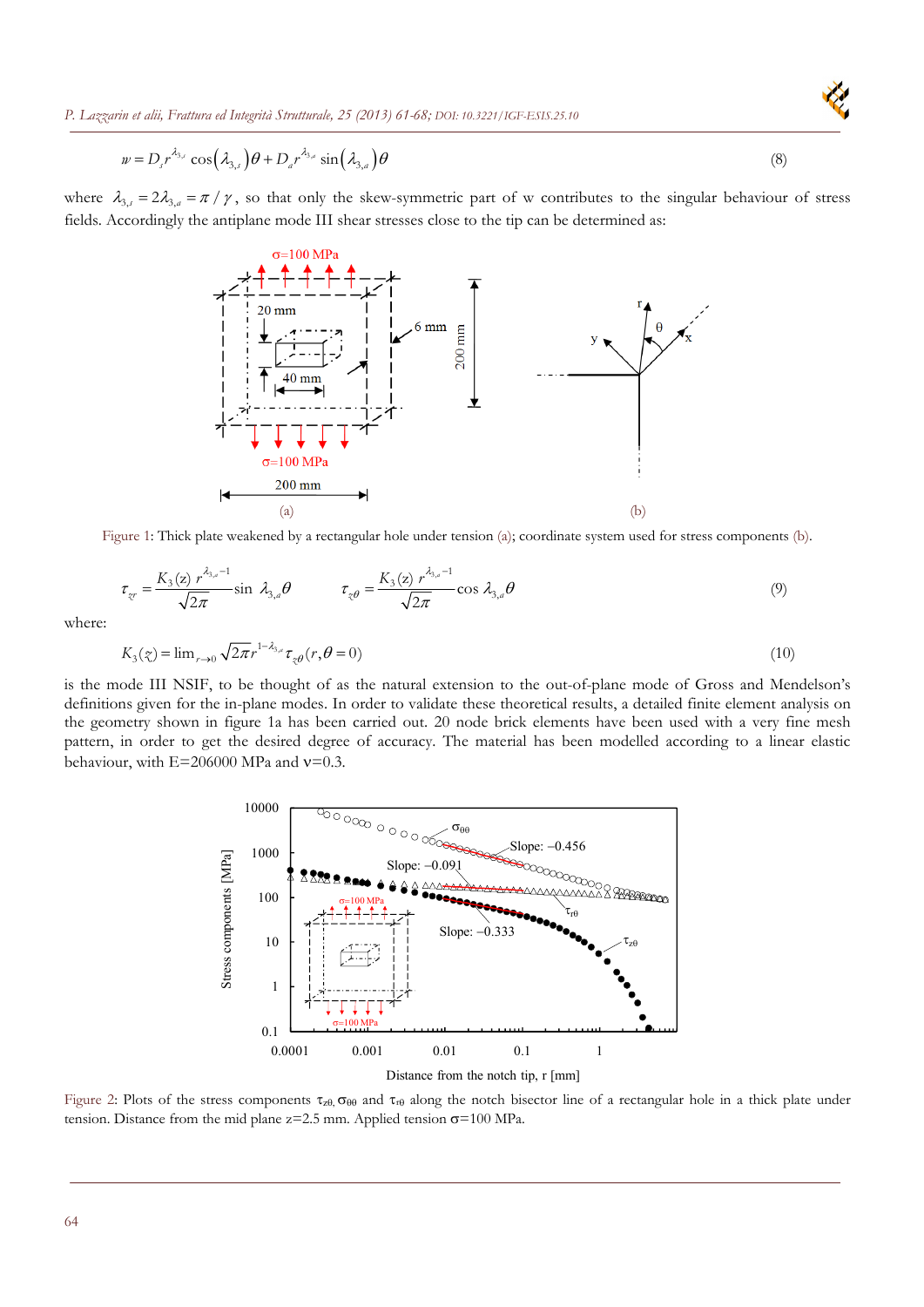

Figure 3: Plots of the stress components  $\tau_{\text{z}}_0$  and  $\tau_{\text{z}}_r$  along a circular path of radius  $r = 0.001$  mm centred at the notch tip,  $-135^{\circ} \le \theta \le 135^{\circ}$ , and comparison with Eq. (9). Rectangular hole in a thick plate under tension. Distance from the mid plane z=2.5 mm. Nominal stress  $\sigma_n$ =100 MPa.

The stresses have been evaluated initially along the notch bisector line, with reference to the distance  $z=2.5$  mm from the mid-plane. Results are shown in figure 2 where that the singularity degree of in-plane stresses is shown to be in agreement with the Williams solution. It is worth noting that the stress components  $\sigma_{\theta\theta}$ , linked to the local mode I, is much higher than the mode III stress component  $\tau_{z0}$ .

Antiplane shear stresses from FEA have been evaluated also on a circular path of radius r=0.001 mm centred at the notch tip and compared to the theoretical prediction based on Eq. (9). The comparison, shown in figure 3, documents a satisfactory agreement.

Figure 4 shows the through the thickness variation of the NSIFs,  $K_1, K_2, K_3$ . It can be seen that the hypothesis postulated in the previous section are verified on the major part of the plate thickness: the in-plane NSIFs are almost constant while K3 varies linearly with z up to a maximum value which is located in the vicinity of the free surface.



Figure 4. NSIFs plotted along the thickness of the plate. Rectangular hole in a thick plate under tension. Nominal stress  $\sigma$ =100 MPa.

## **3D V-NOTCHED PLATE UNDER TORSION LOADING**

n this session another example of coupled mode generation is discussed. A finite thickness plate weakened by a crack has been modeled and two forces have been applied to generate Mode III loading on the plate (see Fig. 5). The values of the stress intensity factors, tied to the generating and the coupled mode and normalized by K<sub>III, app</sub>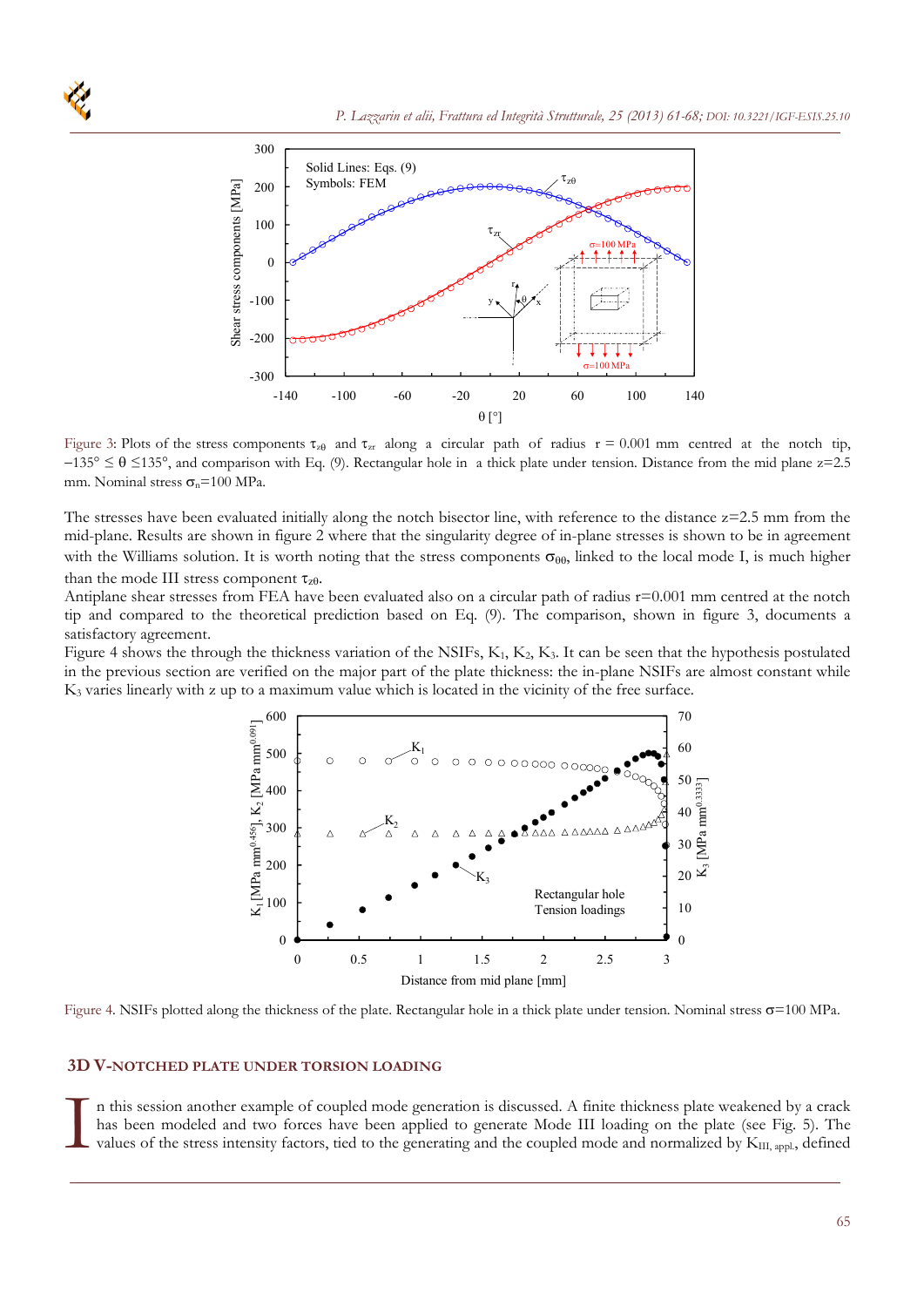### *P. Lazzarin et alii, Frattura ed Integrità Strutturale, 25 (2013) 61-68; [DOI: 10.3221/IGF-ESIS.25.10](http://dx.medra.org/10.3221/IGF-ESIS.25.10&auth=true)*



as the maximum value of  $K_{III}$  at the mid plane, have been plotted through the plate thickness for different values of the Poisson's ratio (see Fig. 6). As it can be observed from the figure also the limit case  $v=0$  has been considered. The figure refers to a distance x=0.1 mm from the crack tip fully included in the zone governed by the leading order terms. The analysis shows that by applying a remote Mode III loading automatically a coupled Mode II is generated in the plate. As well visible from the figure the coupled Mode is only slightly influenced by the Poisson's ratio and that, more important, it arises also when  $v=0$ .

By considering different plate thicknesses it is possible to investigate the scale effect when an externally applied Mode III induces a coupled Mode II. Figure 7 reports the induced in plane shear stress component  $\tau_{xy}$  for different plate thicknesses (h=2.5, 10 and 40 mm). It is evident that decreasing the plate thickness the intensity of the induced stress increases according to the square root of the ratio between the considered plate thicknesses.



Figure 5: Three-dimensional plate weakened by crack under torsion loading. Two forces have been applied in z-direction while all displacements have been constrained on the dashed surface opposite to the notch.



Figure 6: Variations of the stress intensity factors (mode III and coupled mode) along the plate thickness.

# **CONCLUSIONS**

n this paper a stress field theory for plates of finite thickness is revisited and applied to some cases of practical interest. According to this theory the three-dimensional governing equations of elasticity can be simplified into a bi-<br>harmonic equation and a harmonic one. The former provides the solution of the corresponding plane notc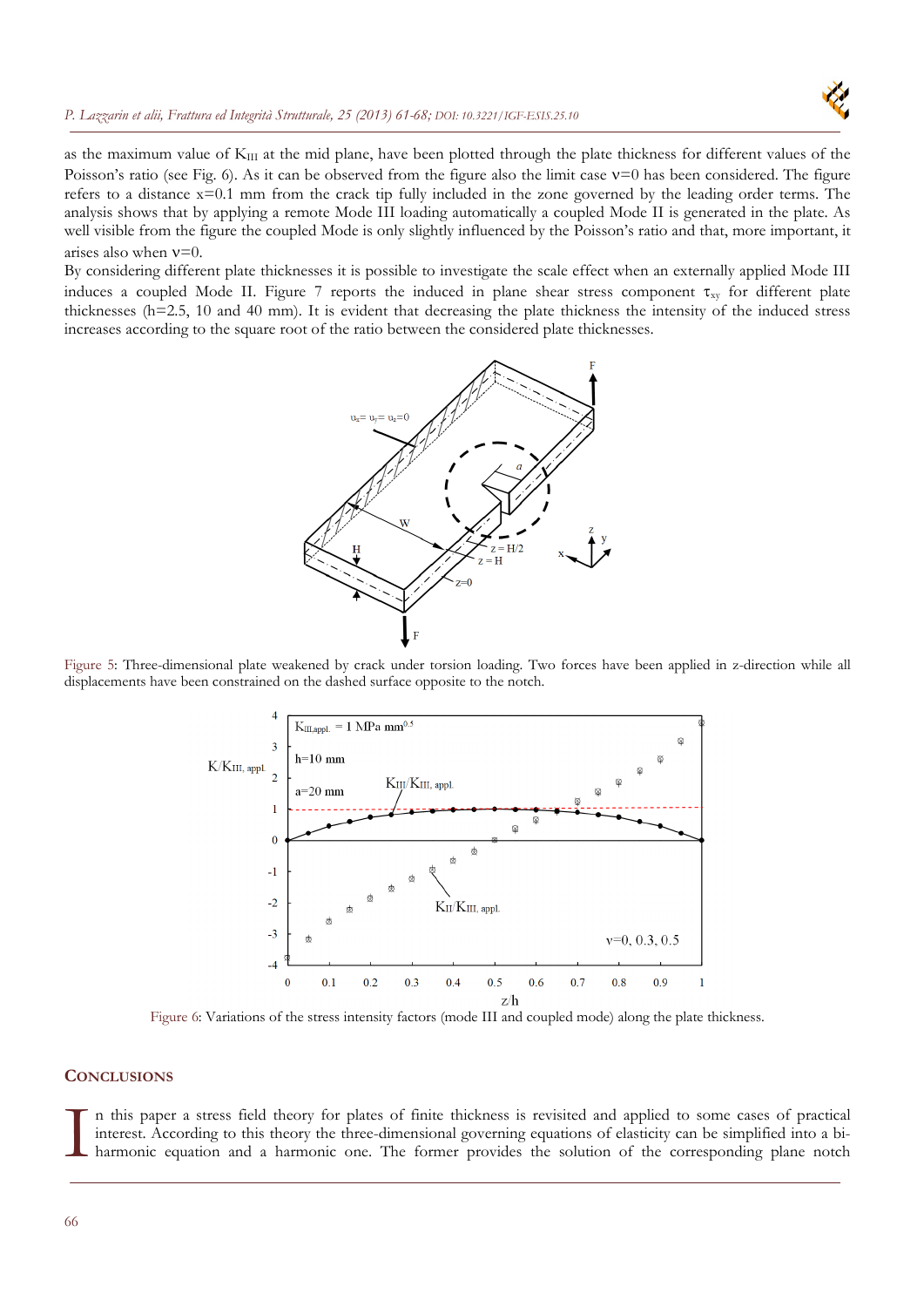

problem, the latter that of the corresponding out-of-plane notch problem. The two mentioned differential equations must be solved simultaneously, thus justifying by a theoretical point of view the mutual interaction between loading modes shown numerically by other authors. The capability of the new frame to describe the local stress fields in plates of arbitrary thickness under various loading conditions has been verified by some practical examples.



Figure 7: Scale effect on in-plane shear stresses (plate thickness h=40, 10 and 2.5 mm) induced by Mode III loading with  $K_{III}$ =1 MPa  $mm^{0.5}$ .  $\tau_{xy}$  was plotted at  $z/h=0$  (free surface) where the maximum effect due to induced mode II occurs. The plate sizes are scaled by a factor 1/4 while the resulting stresses are scaled by a factor 2.

### **REFERENCES**

- [1] Dougall, J., An analytical theory of the equilibrium of an isotropic elastic plate, Trans. Roy. Soc., Edinburgh, 41 (1904) 129–228.
- [2] Green, A.E., Three-dimensional stress systems in isotropic plates, I. Philos. Trans. R. Soc., London, Ser A 240 (1948) 561-97.
- [3] Sternberg, E., Sadowsky, M.D., Three-Dimensional Solution for the Stress Concentration Around a Circular Hole in a Plate of Arbitrary Thickness, J. Appl. Mech., 16 (1949) 27-38.
- [4] Folias, E.S., Wang, J-J., On the three-dimensional stress field around a circular hole in a plate of arbitrary thickness. Comput. Mech., 6 (1990) 379-91.
- [5] Papkovich, P.F., Solution Générale des équations differentielles fondamentales d'élasticité exprimée par trois fonctions harmoniques, Compt. Rend. Acad. Sci. Paris, 195 (1932) 513–15.
- [6] Neuber, H., Theory of notch stresses, Berlin: Springer-Verlag; (1958).
- [7] Hartranft, R.J., Sih G.C., An approximate three-dimensional theory of plates with application to crack problems, Int. J. Eng., Science 8 (1970) 711-29.
- [8] Hartranft, R.J., Sih G.C., Effect of Plate Thickness on the Bending Stress Distribution Around Through Cracks, J. Math. Phys., 47 (1968) 276-91.
- [9] Hartranft, R.J., Sih, G.C., The use of eigenfunction expansions in the general solution of three-dimensional crack problems, J. Math. Mech., 19 (1969) 123-38.
- [10] Williams, ML., Stress singularities resulting from various boundary conditions in angular corners of plate in extension, J. Appl. Mech., 19 (1952) 526–534.
- [11] Kassir, M.K., Sih G.C., Application of Papkovich-Neuber potentials to a crack problem, Int. J. Solids Struct., 9 (1973) 643-54.
- [12]Yang, W., Freund, L.B., Transverse shear effects for through-cracks in an elastic plate, Int. J. Solids Struct., 21 (1985) 977–94.
- [13] Kane, T.R., Mindlin, R.D., High frequency extensional vibrations of plates, J. Appl. Mech., 23 (1956) 277–83.
- [14] Nakamura, T, Parks, DM., Three-dimensional stress field near the crack front of a thin elastic plate, J. Appl. Mech., 55 (1988) 805–13.